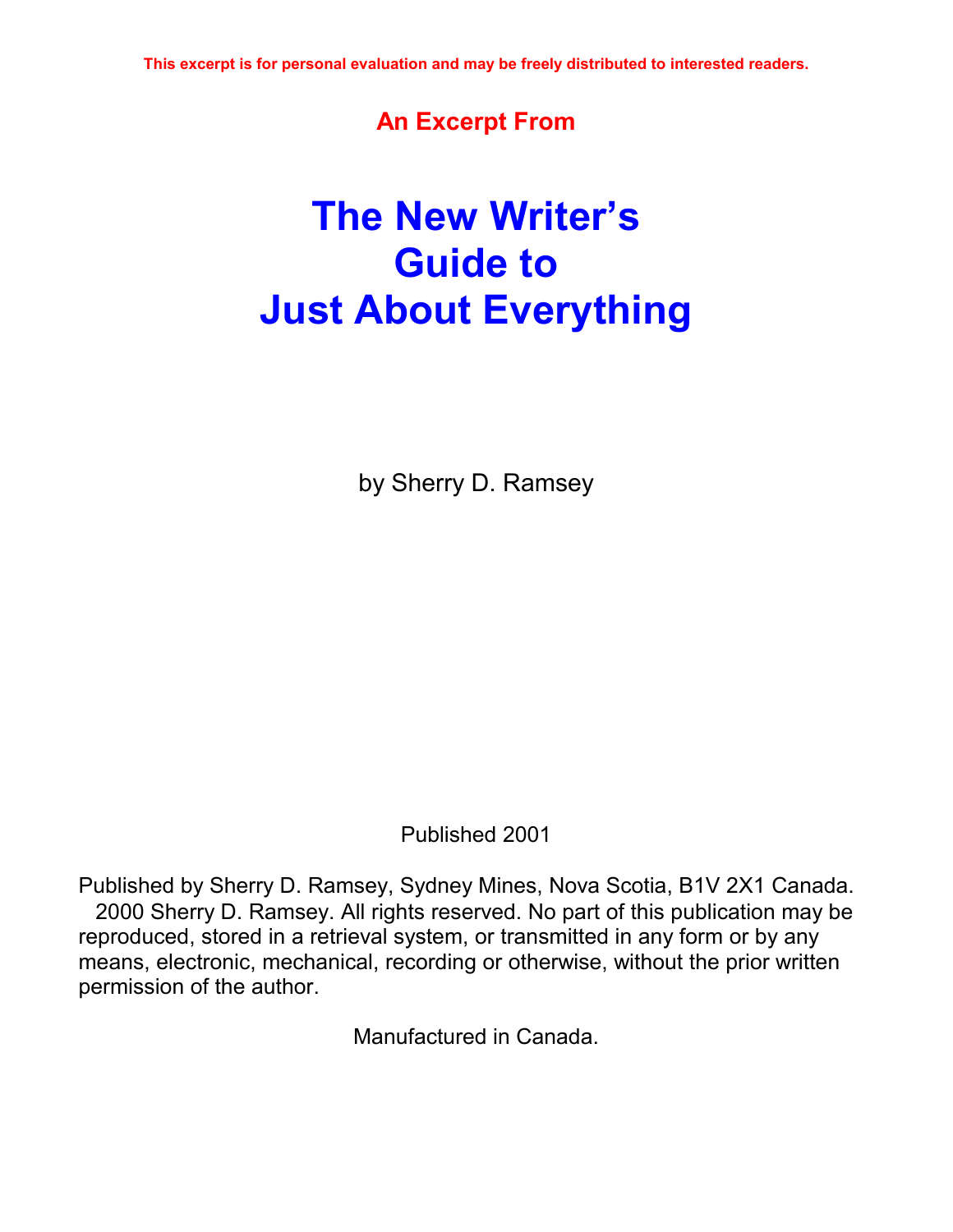## **About the Author**

### **Background**

Sherry D. Ramsey is a former lawyer who decided that the problems of her characters were more interesting (and easier to solve) than those of her clients. She has an ongoing love affair with reading and writing speculative fiction of all kinds, is a member of the Writer's Federation of Nova Scotia and is a founding member of The Story Forge Writer's Group. She has an author website at http://www.thescriptorium.net/dmh/.

Sherry is the publisher and editor of The Scriptorium

(http://www.thescriptorium.net), a monthly web magazine for writers, and is an Editor at the Open Directory Project (http://www.dmoz.org). She lives in Cape Breton, Nova Scotia, with her husband, daughter, son, dog, and an ever-changing number of fish.

### **Publishing Credits**

"Fiction Workshop for One" (article), upcoming in **Speculations**, August 2001

"Death of A Fish" (personal essay), broadcast May 17, 2001 on **CBC Radio One's "This Morning"** program, in the "First Person Singular" series (voiced by the author)

"The New Writer's Guide to Just About Everything" (e-book), March 2001

"Common Ground" (short story), **Nuketown** (http://www.nuketown.com), February 2001

"Tooth God Awakes" (short story), **Planet Relish** (http://www.planetrelish.com), February 2001

"The Halfhigh Vexation" (short story), **On Spec: The Canadian Magazine of Speculative Fiction**, Winter 1999

"Circle" (short story), **The Day The Men Went To Town** (Breton Books, 1999)

"Fantasy: Another Perspective" (article), **Sci-Fi Arizona** website (http://www.scifiaz.com/sfaz-05.htm), June 1998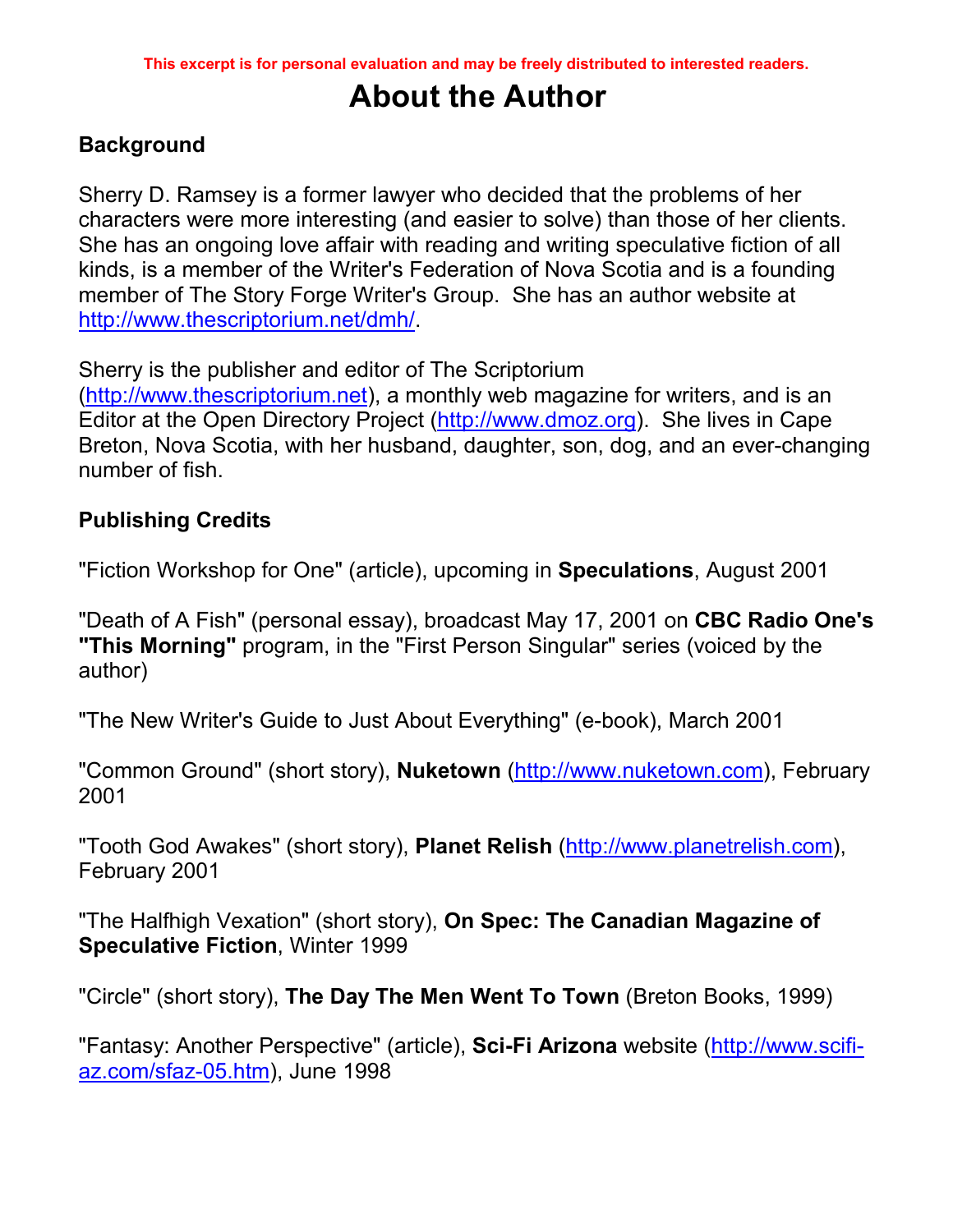**This excerpt is for personal evaluation and may be freely distributed to interested readers.** 

"Little Things" (short story), **Marion Zimmer Bradley's FANTASY Magazine**, Winter 1997

#### **In This Excerpt:**

**Full Table of Contents Introduction Is Your Idea A Story? Revealing Character Choosing Words With Care** 

If you enjoy this excerpt and are interested in purchasing a copy of **The New Writer's Guide to Just About Everything**, please visit the secure server at http://www.booklocker.com/bookpages/sherryramsey01.html or contact the author at sdramsey@ns.sympatico.ca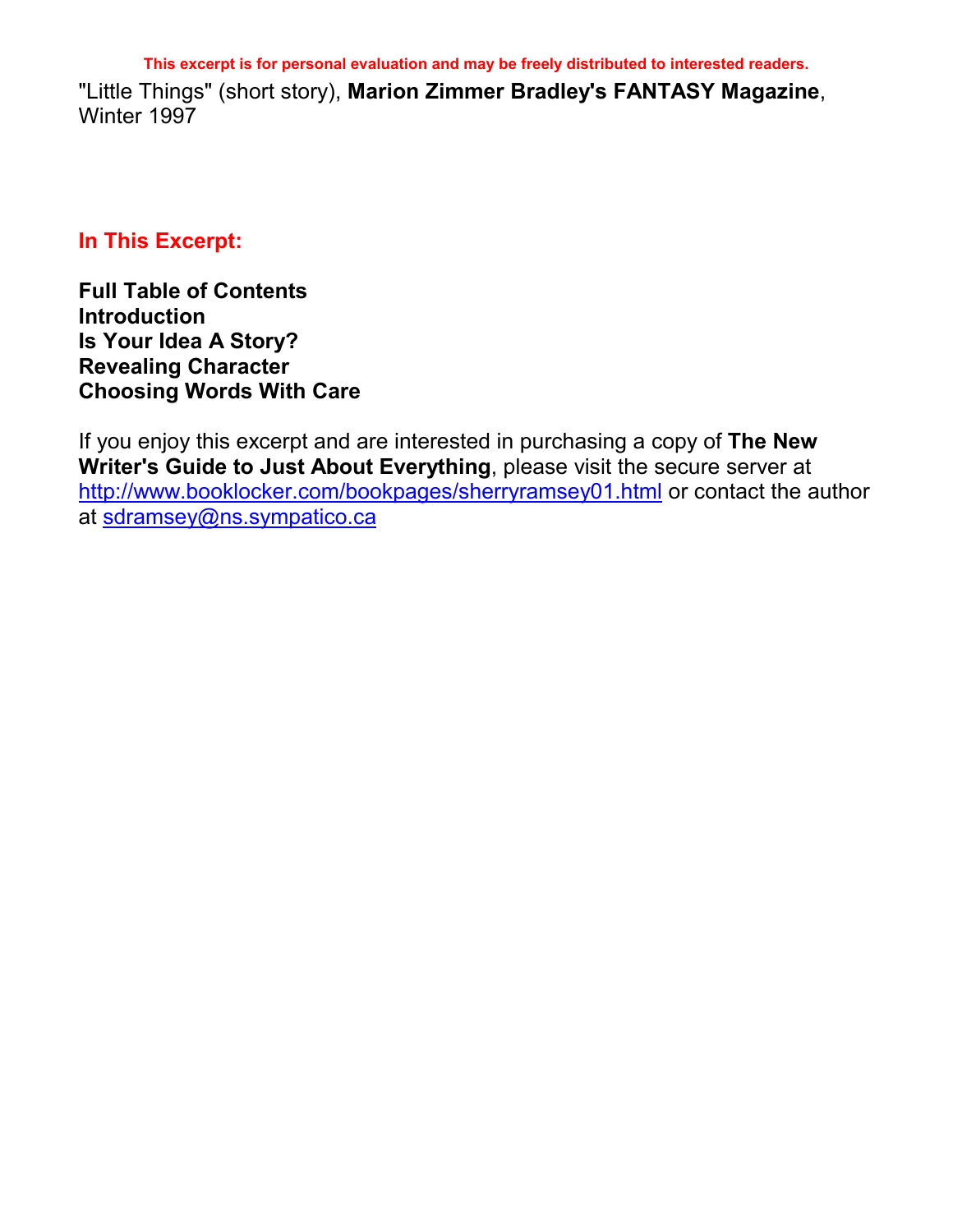## **TABLE OF CONTENTS**

| <b>INTRODUCTION</b>                                                                                                                                                                                                                                                                                                                                                                                                                             | 7  |
|-------------------------------------------------------------------------------------------------------------------------------------------------------------------------------------------------------------------------------------------------------------------------------------------------------------------------------------------------------------------------------------------------------------------------------------------------|----|
| NEW WRITER'S FAQ                                                                                                                                                                                                                                                                                                                                                                                                                                | 8  |
| CHAPTER 1: IDEAS ________________________________<br>Thinking Like a Writer<br>Is Your Idea A Story?<br>Keeping An Open Mind<br>Story Ideas By the Screenful<br><b>Recording Your Experiences</b><br><b>Online Research Tips</b><br>The Writer as Reader<br><b>Writing Outside the Box</b>                                                                                                                                                      | 13 |
| CHAPTER 2: WRITING<br>What Is A Story?<br><b>Great Beginnings</b><br><b>Setting Your Setting</b><br>It's All in Your Point Of View<br><b>Hearing Voices</b><br>Setting the Pace<br>The Name Game<br><b>Revealing Character</b><br>Listen to Your Dialogue<br>The Facts about Facts<br>The End of the Line<br>Genre Doesn't Have to Mean Generic<br>Are Two Heads Better?<br>The Writer's Ladder of Success<br><b>Writing for Yourself First</b> | 24 |
| CHAPTER 3: GRAMMAR<br><b>Sentence Basics</b><br><b>Spell Check</b><br>The Right Word for the Job<br>"Only" One Correct Way<br><b>Punctuation Primer</b><br>Choosing Words with Care<br><b>Grammar Quiz</b><br><b>Quiz Answers</b>                                                                                                                                                                                                               | 46 |

CHAPTER 4: EDITING 58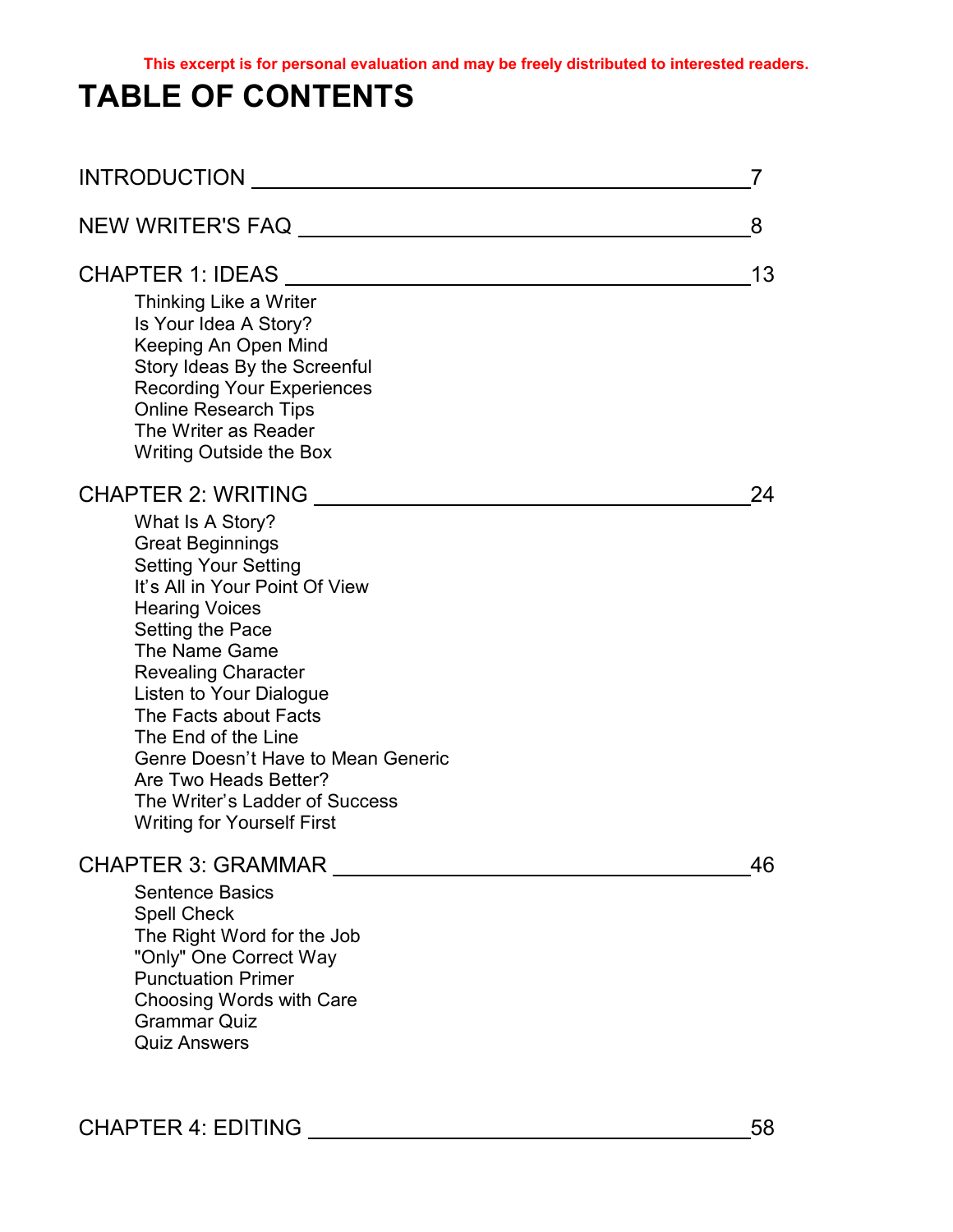| Cuts, Cuts and More Cuts<br><b>Verbs with Verve</b><br><b>Extra Sensory Perception</b><br><b>Runaway Sentences</b><br><b>Avoiding Repetition</b><br><b>Viewpoint Slips</b><br>Inside Your Character's Head<br>Don't Let Your Details Dominate<br><b>Too Many False Alarms</b><br>Knowing When to Move On<br>The Power of Criticism<br><b>Revision Quiz</b><br><b>Quiz Answers</b> |     |
|-----------------------------------------------------------------------------------------------------------------------------------------------------------------------------------------------------------------------------------------------------------------------------------------------------------------------------------------------------------------------------------|-----|
| <b>CHAPTER 5: SUBMISSIONS</b>                                                                                                                                                                                                                                                                                                                                                     | 73  |
| <b>Looking Good</b><br>When The Play's The Thing<br>Poetry in Motion<br>In Search of the Perfect Query Letter<br><b>Contest Rules</b><br><b>Know Your Markets</b><br>The Waiting Game<br><b>Dealing With Rejection</b><br>Are You Really Ready to Quit?                                                                                                                           |     |
| <b>CHAPTER 6: PUBLISHING</b>                                                                                                                                                                                                                                                                                                                                                      | 85  |
| <b>Contract Talks</b><br>The Rights to What You Write<br>The Wide World of E-Publishing<br>When The Editor Won't Pay<br>All About Agents                                                                                                                                                                                                                                          |     |
|                                                                                                                                                                                                                                                                                                                                                                                   | 92  |
| APPENDIX I: QUIZ Are you on the "write" track with your writing? 94                                                                                                                                                                                                                                                                                                               |     |
| APPENDIX II: FICTION WORKSHOP FOR ONE ______________                                                                                                                                                                                                                                                                                                                              | 97  |
|                                                                                                                                                                                                                                                                                                                                                                                   | 102 |
| a. Ten Books<br>b. Ten Software Programs<br>c. Ten Websites                                                                                                                                                                                                                                                                                                                       | 106 |
|                                                                                                                                                                                                                                                                                                                                                                                   |     |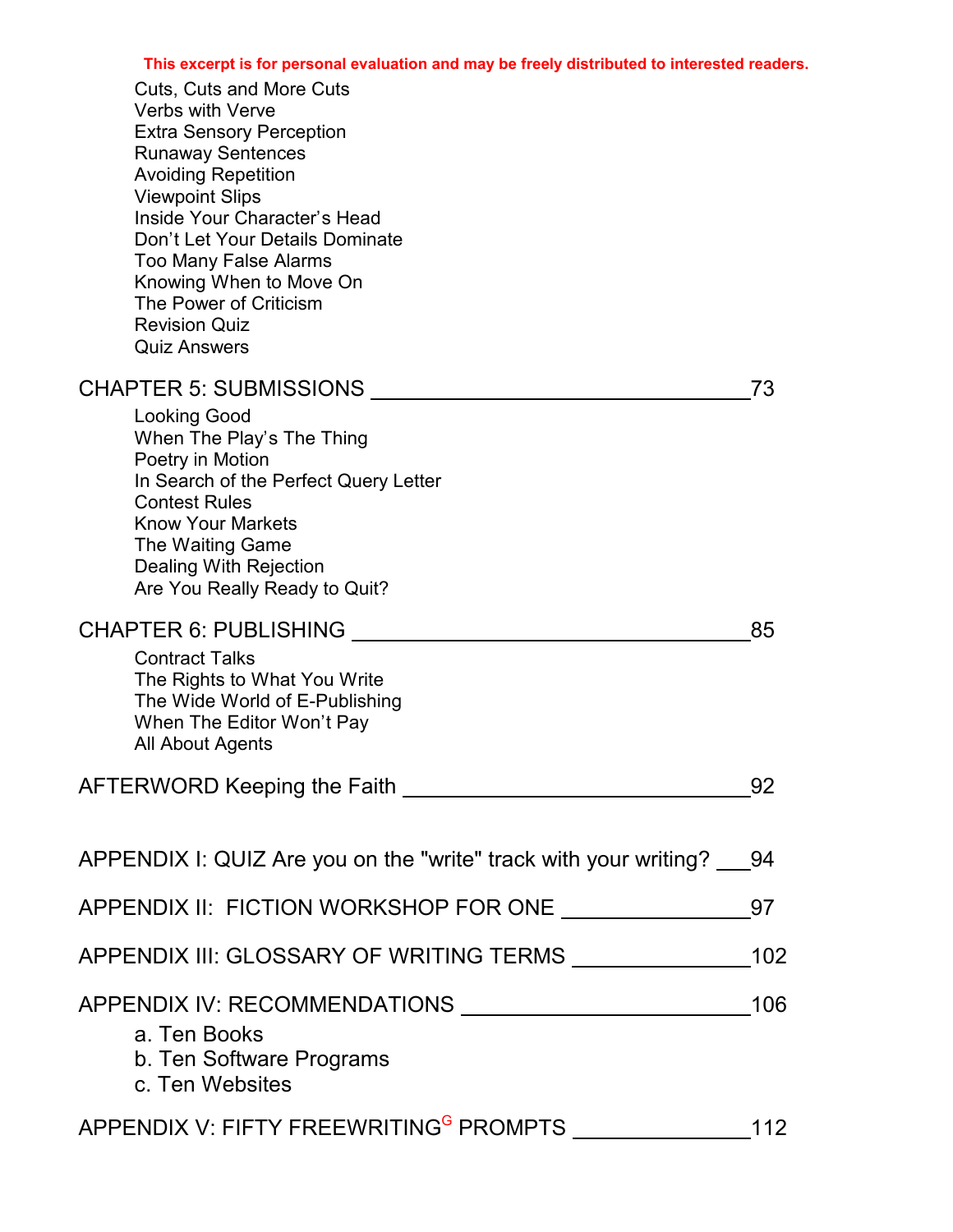## **INTRODUCTION**

As a new writer, you don't have it very easy. You have all these ideas rolling around in your head just begging to get out onto the page. You yearn to open up that thin envelope and find a letter of acceptance and a contract inside. You dream of seeing your name on a by-line or the cover of a bestseller.

But whispering in your ear are the little voices of doom. You don't know how to get started in writing, or you're not sure if your writing is "good enough". Friends, family, and strangers look at you askance when you say you want to write. You don't know if your ideas can turn into finished works or what to do with them when they do, and there's already a daunting array of authors and books out there

There's also an array of just-as-daunting how-to-write books. Books on dialogue, books on plot, books on settings, characters, genres, editing, and on and on and on. If you try to read them all, where do you find time to write? And how much money do you have to invest in this writer's library?

**The New Writer's Guide to Just About Everything** aims to solve some of those problems. It covers a lot of writing ground, in the form of short articles on a wide range of topics, distilled down to the most basic advice. Advice on developing ideas, the craft of writing, techniques for editing, basic rules for submitting your work, and even a little bit of philosophy about writing, for good measure.

Most articles end with a **Do it!** prompt, so you can work on applying what you just read right away. There's a writer's quiz, a glossary of writing terms, a new writer's FAQ, recommendations of books, software and websites, and fifty writing prompts to get your creativity flowing. And, as a bonus, a guide to conducting your own personal workshop to improve your fiction manuscript.

Throughout the book you'll find hyperlinks to outside sources, and you'll also see this symbol, "<sup>G</sup>", to indicate a writing term that you'll find explained in the Glossary.

After you've read the articles and reviewed your work in light of their information, you'll probably discover you need extra help on one or two topics. That's when to invest your time and money in longer, in-depth how-to works. You have to find out what you don't know first!

No, new writers don't have it easy. It's a big world of authors and publishers and editors and agents out there. But **The New Writer's Guide** will make your foray into that world a little easier, a little more fun, and a lot more productive. So get reading—and then get writing!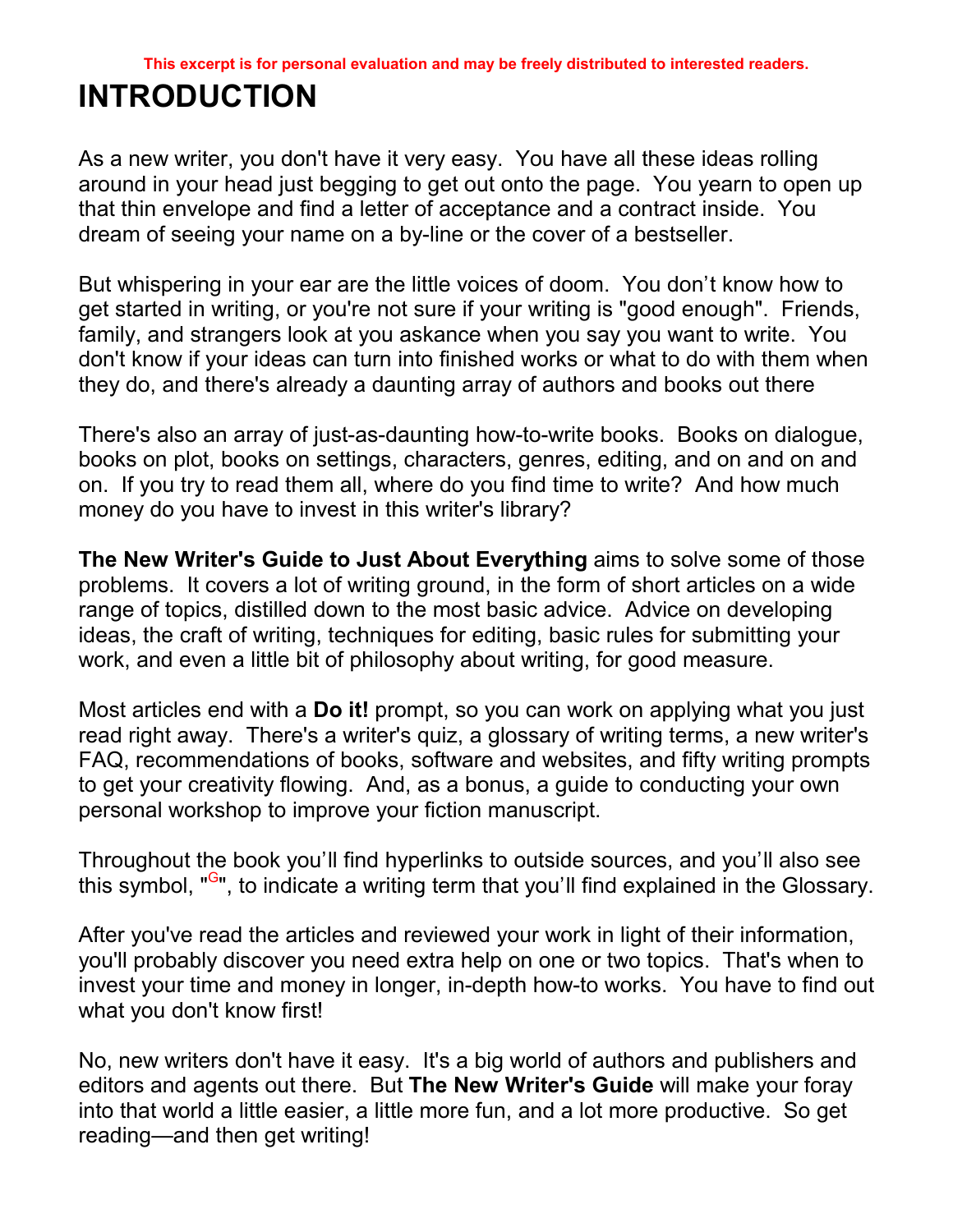## **Is Your Idea a Story?** *(From Chapter 1 – Ideas)*

Every story or article starts with an idea. Maybe it's a full-blown plot, maybe it's a single scene, a character, or an unusual object. Perhaps it's an issue close to your heart, something you saw on the news, or a personal experience. We find ideas all around us, every day, and they start us wondering, "Is there a story in that?". Ask yourself these simple questions to help you determine if your idea has what it takes to grow into a fully-realized piece.

**1. Does it have a direction?** Is there somewhere you can take that idea that has a beginning, a middle, and an end? Can you visualize it in scenes, playing out a series of events to a climax? Does it make a point, teach something useful, or reveal a truth? Is it really a story, or is it a personal essay, or a vignette, or just an idea with nowhere to go?

Sometimes, on closer inspection, an idea is just that—only an idea. It's static, just an interesting element with no real story possibilities. Or it doesn't have enough depth for an article. That's okay. File it away in your idea book. Some day in the future it might click with something else and grow beyond its beginnings.

**2. Will it speak to someone?** Does someone stand to lose, or gain, or be changed by the idea? Will it teach a lesson or provide information that someone will find valuable? Who? Will readers want to know what happens? Do **you** want to know what happens?

There's one thing for certain. If you aren't interested in your idea, your readers won't be, either. A story or article has to hold some appeal for you or that indifference will find its way into your writing. Save your words for the writing that intrigues and involves you most.

**3. Is it a story you can write?** Do you have the knowledge you need to write this story, or are you willing to do research to get it? Can you distance yourself emotionally from the topic, or is it too personal for you? Can you deal fairly with the idea, and write the story it deserves?

You can't cut corners with your writing, because there is always someone out there who will call you on it. If you don't have or can't get the facts you need, it's not your story to write. And often if you're **too** close to the story, your bias shows too strongly through your writing. Be certain the idea is right for you.

**4. Why do you want to write it?** If it's for personal satisfaction only, that's the only reason you need. But if you would like to publish it, is there a market? Is it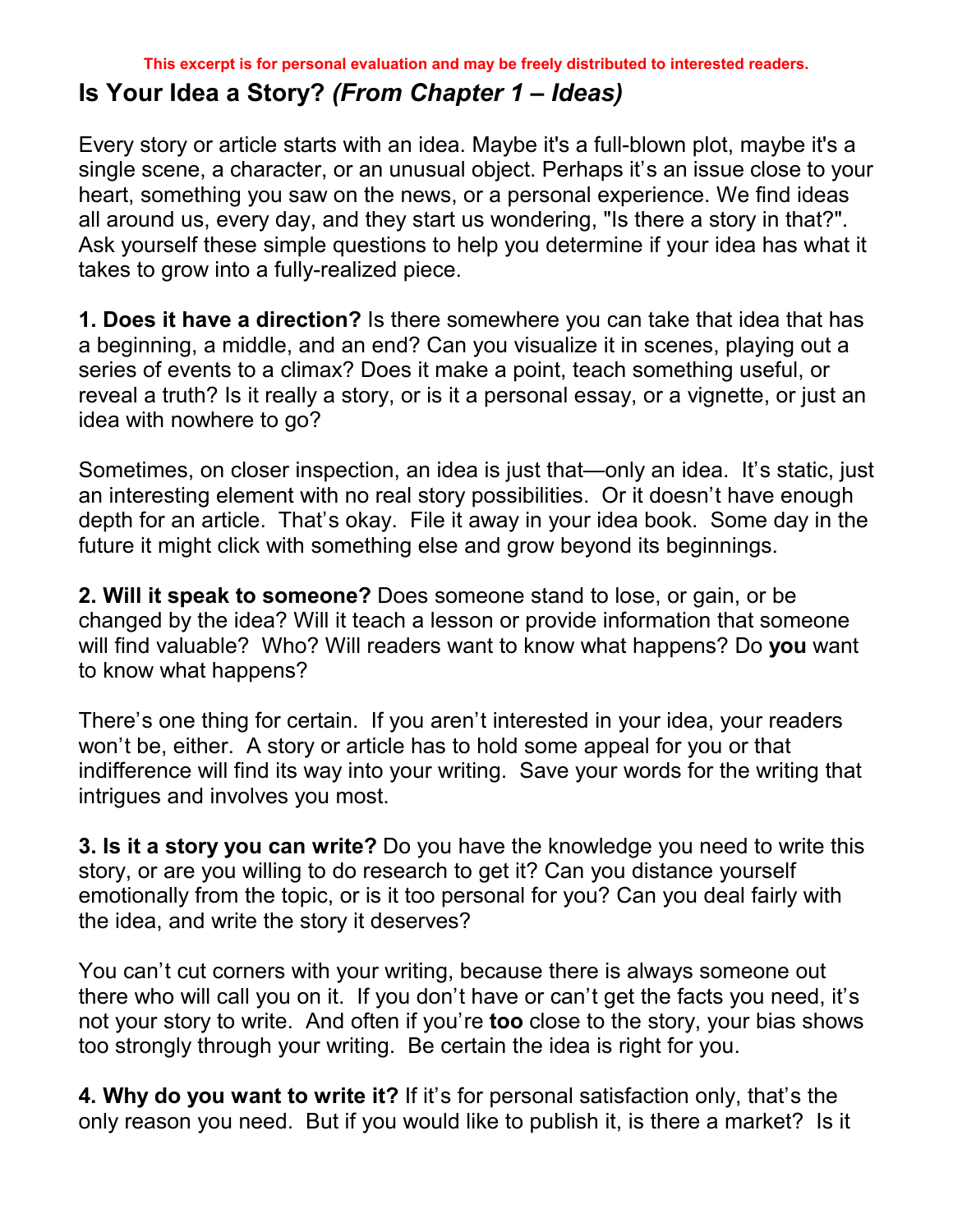timely? Does it cover new ground or deal with an issue or situation in a new way? Has the story been told already?

Many, perhaps most, of the ideas we have won't end up as stories. But they make us think, keep our minds open to possibilities, and help develop our instincts as writers. By asking ourselves these questions, by scrutinizing our ideas and examining our motives and abilities, we can better decide which ones will evolve into the best things we can write.

**Do it!** Make a list of five ideas you'd like to write about. Then apply the above criteria. Are they ready to evolve into stories for you?

## **Revealing Character** *(From Chapter 2 – Writing)*

The characters in your fiction are the pivot around which all the rest of your story revolves. Readers want characters to love, to hate, to wonder about, and, perhaps most importantly, to understand by the time the story ends. How do you reveal characters that readers can't wait to learn more about?

**1. Through their actions:** We make many of our everyday judgements about people based on what they do, and there is no-one to explain to us if we're right or wrong. Giving your characters revealing actions is a very realistic method of portraying them. You don't need to add an explanation. If you're using the right kind of actions, they will speak for themselves, and your readers will appreciate being allowed to draw their own conclusions

**2. Through their words:** Not only **what** a character says, but **how** he or she says it—word choice, diction, and attitude—affects the judgements the reader is constantly making about the character. Remember that not all of your characters will sound the same or use the same jargon or slang. A character's voice can be one of the most strongly identifying things about him or her.

**3. Through their background:** Don't do it in expository lumps, where you dump a long narrative passage about the character's past. Instead weave interesting tidbits of information into conversation, interior monologue or short narrative comments. Know your characters' backgrounds intimately before you start to write about them, and keep learning as your story develops. You don't need to include every detail in your story, but having them in your head will help you keep your characters acting in realistic and believable ways.

**4. Through their habits:** We all have them, and what do they say about us? She scours the bathroom with bleach twice a day. He keeps his briefcase locked even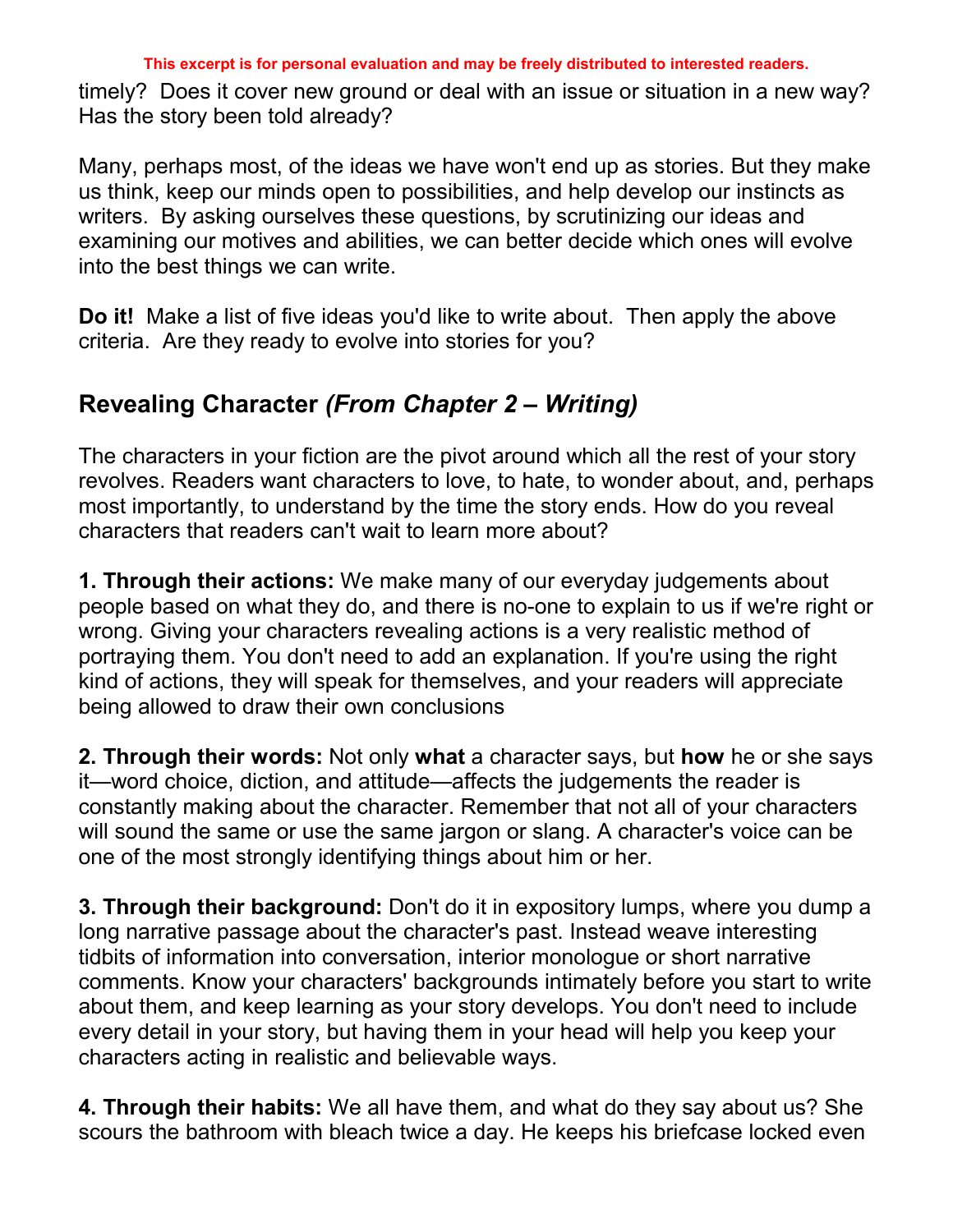#### **This excerpt is for personal evaluation and may be freely distributed to interested readers.**

at home. These little quirks and idiosyncrasies add depth and authenticity to your characters. What conclusions will your readers draw? What do you want them to think?

**5. Through their abilities & tastes:** What characters do and like has a strong effect on what we feel about them. In real life we are often drawn to those who share interests, but we can also be fascinated by someone who does something extraordinary. Keep these factors in mind when developing and revealing your characters.

Remember, characters are supposed to be real people, with believable traits and personalities that will be revealed through your writing, and most readers love the thrill of feeling that they have **discovered** something about a character. Use all of these methods to make your story people live on the page.

**Do it!** Write a 250-word character sketch employing as many of the above techniques as possible.

## **Choosing Words With Care (From Chapter 3 – Grammar)**

This section could also be titled "Seven Steps to Style," but the word "style" inspires fear in many writers, especially new writers. Style is considered an abstract concept, an unknowable and unlearnable something that successful writers have and failed writers don't. It's a new writer's bogeyman.

Style is not really so scary. It's only the way in which you choose your words and put them together in your writing. If you write a little, you probably don't have a personal style; if you write a lot, you canít help but have one. Your writing style and the words you choose develop and grow only through practice, but there are some things to consider when choosing those words.

**1. Clarity**. No matter what your style or subject-matter, you want your writing to be clear. This means choosing your words for precision. The best word is the one that conveys exactly the meaning you want.

**2. Brevity**. Most writers must work hard to keep their writing within certain word limits, and clarity and brevity go hand in hand. Short, clear sentences impart information cleanly and smoothly.

**3. Ease**. In the best writing, words flow together in such a way that there are no mental stumbles, stutters, or other obstacles to comprehension. Choose words